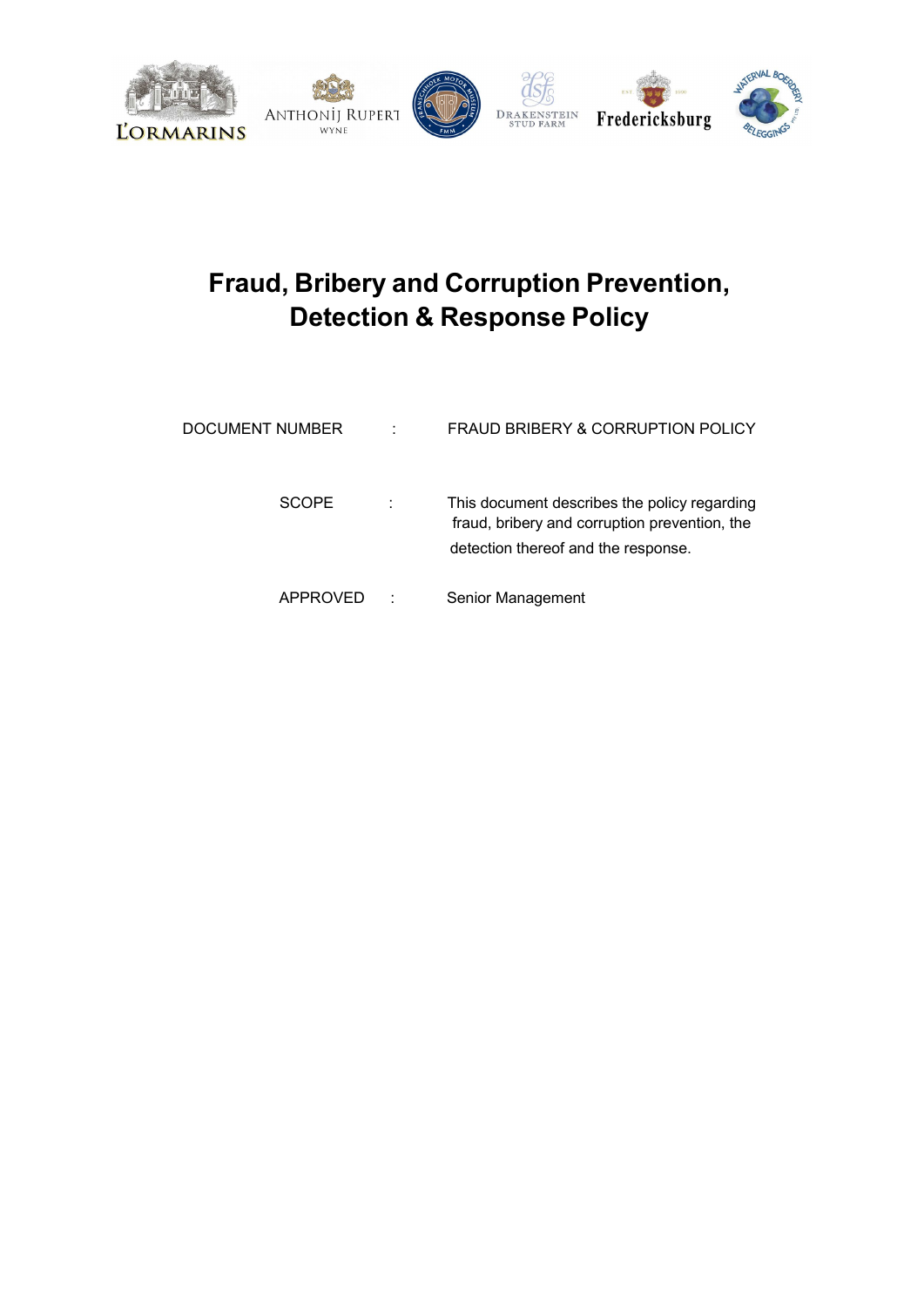

# **Anti-Bribery, Fraud and Corruption Policy**

## **1. POLICY OVERVIEW**

The Carhant Investments Group and its agri subsidiaries, including Anthonij Rupert Wyne (Pty) Ltd, Rooderust Boerdery (Pty) Ltd, L'Ormarins Pty (Ltd), Drakenstein Stud (Pty) Ltd, Franschhoek Motor Museum (Pty) Ltd, Waterval Boerdery Beleggings Pty (Ltd) and Goodhope Kleinveeboerdery (Pty) Ltd, (herein after referred to as "the Group") is committed to conducting its business in accordance with all applicable legal and regulatory requirements in the jurisdictions in which it carries out operations.

The Group is further committed to protecting its assets, including its reputation as a business led and managed by directors and senior managers who strive to uphold and maintain the highest ethical standards and values.

The Group will not tolerate corrupt or fraudulent activities, whether internal or external, to the business. The Group will vigorously pursue and prosecute any parties, both civilly and criminally, that engage in such practices or attempt to do so.

The primary objective of this policy is to facilitate the development of controls, which will assist in the prevention and detection of fraud, bribery and corruption, as well as to provide guidelines as to how to respond should instances of fraud, bribery and corruption be identified.

## **2. THE GROUP COMMITMENT**

The Group commits to:

- conduct business transparently and in an honest and ethical manner;
- zero-tolerance against fraud, theft, corruption or any similar illegal behaviour;
- comply with all applicable Anti- Bribery and Corruption laws, regulations, rules, related self-regulatory organisation standards and codes of conduct in the jurisdictions in which it carries out operations;
- embed its business relevant Group compliance framework and process in its daily activities;
- continuously monitor the regulatory environment and to implement appropriate responses to changes and developments.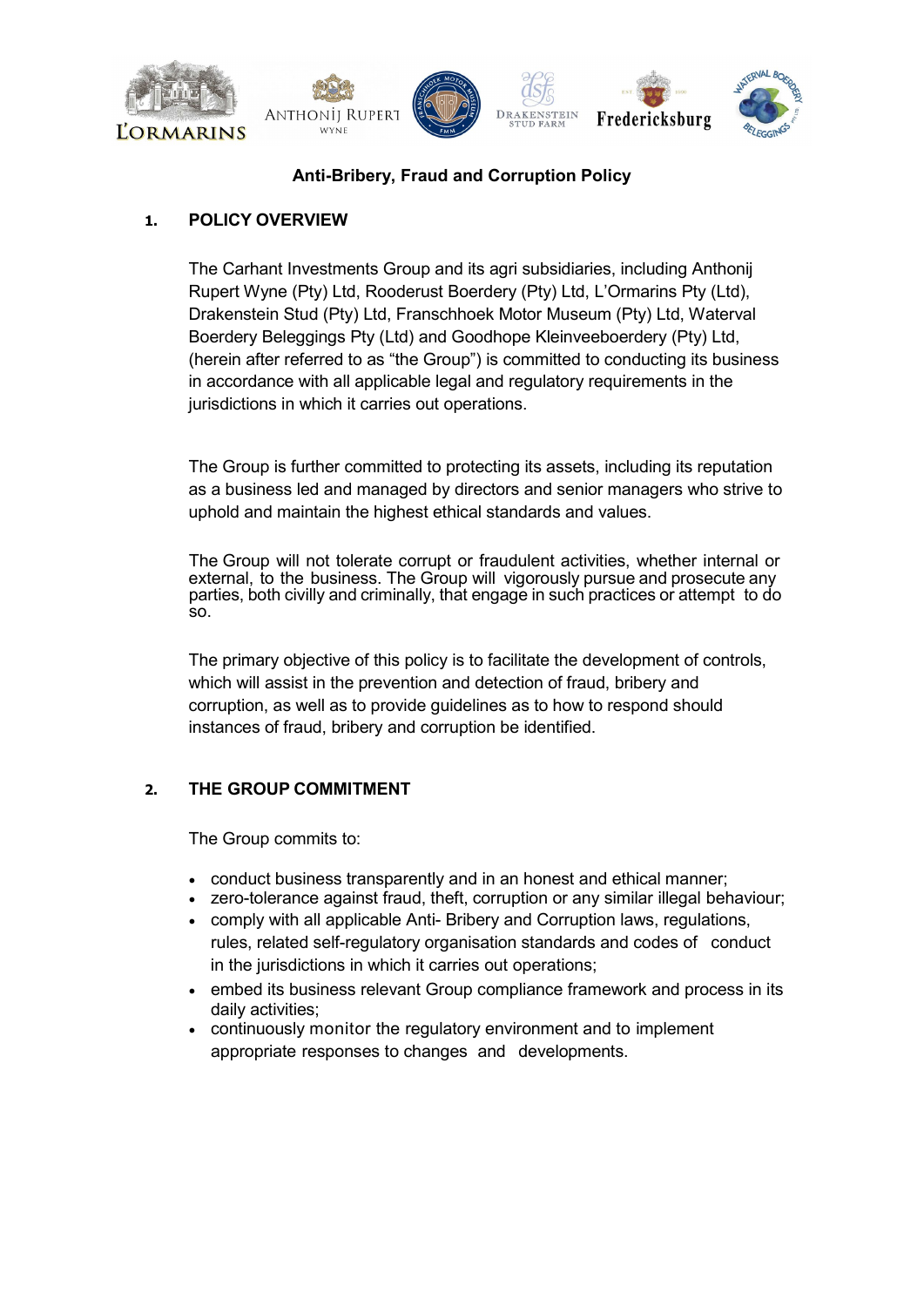

## **3. APPLICABILITY**

This policy applies to all employees, (which includes, permanent and temporary employees, and management), executive and non-executive directors of The Group, affiliated third parties (including but not limited to contractors, consultants, service providers and outsourced employees), or any person who represents The Group in any way and is remunerated for their services.

## **4. ROLES AND RESPOSIBILITIES**

The Group has identified the following roles and responsibilities:

#### **Board of Directors**

The Board of Directors are required to:

- take overall responsibility for the Group's compliance and oversight;
- mandate, advise and assist the management in designing and implementing an appropriate and holistic Group compliance policy and framework.

## **Senior Management & management**

Senior management & management are required to:

- facilitate an appropriate organisational ethical culture that adopts compliance as an integral component of the business;
- advise and assist the board of directors and management in designing and implementing an appropriate Group compliance policy and framework;
- design and establish appropriate training and awareness programs as and when required;
- take responsibility for ensuring that the intent and requirements of the Group compliance policy and framework are effectively implemented; and
- take responsibility for ensuring that appropriate internal controls are in place to prevent and detect corruption.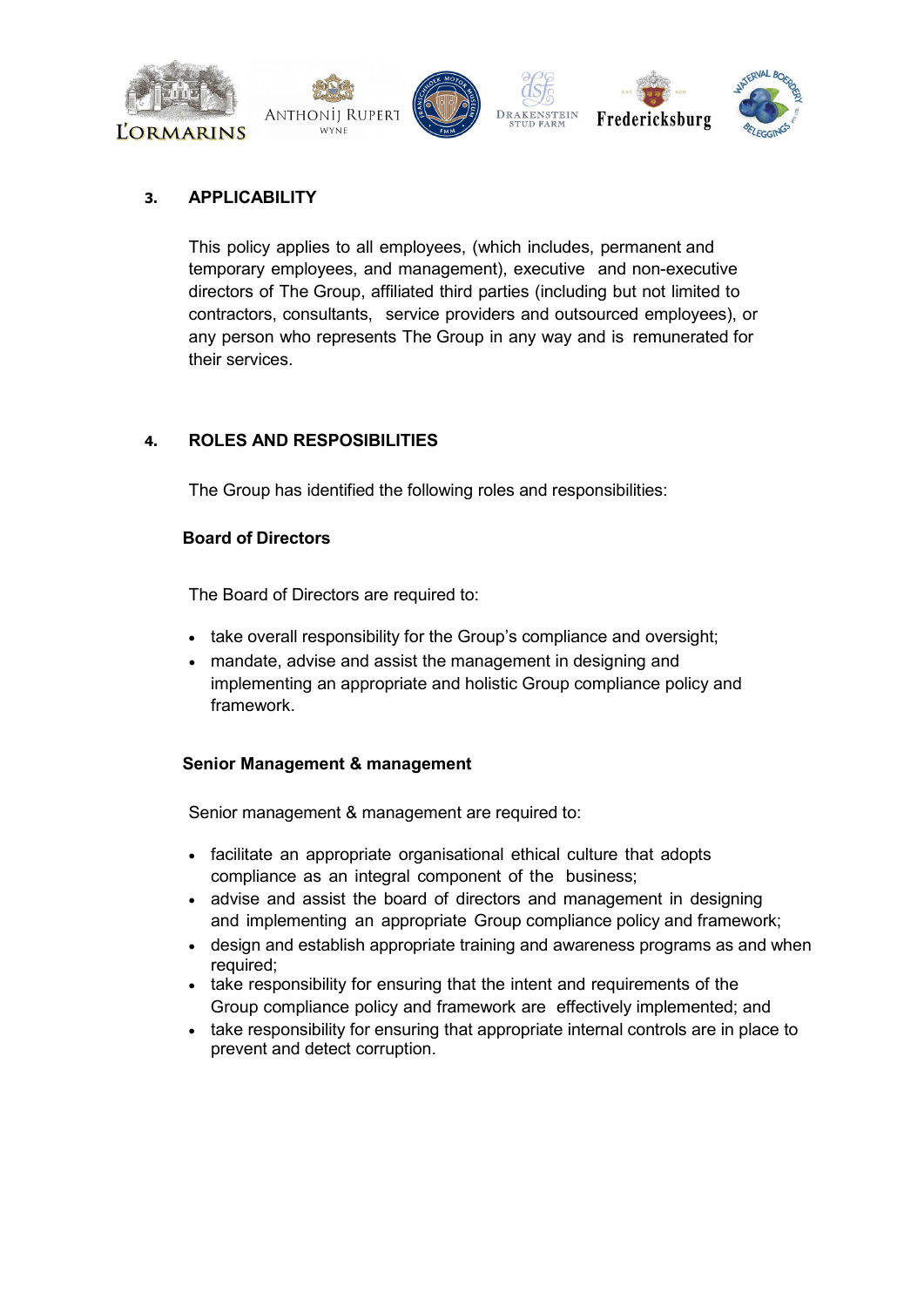







#### **Employees**

All employees are required to:

- act with integrity and honesty at all times and to safeguard the assets for which they are responsible;
- protect the Group's reputation;
- perform their functions in accordance with any applicable laws;
- make a clear distinction between the interests of the Group and private interests to avoid any conflict of interest, and if such conflict does arise, to report it immediately;
- refrain from accepting any gifts, hospitality and expenses as defined in the Group Work Ethics Policy;
- report, without delay, where the employee is approached, either directly or through a nominee, to act in any way which could be to the Group's disadvantage, and/or when an employee is involved in any suspicious act of bribery, fraud or corruption,
- assist in an investigation, as and when necessary; and
- read this policy carefully and to familiarise themselves with the requirements

# **5. FRAUD BRIBERY AND CORRUPTION**

## **The group defines Fraud, Bribery and Corruption as follows:**

- Fraud is defined as "the unlawful and intentional making of a misrepresentation which causes actual and or potential prejudice to another". The use of the term is in its widest possible meaning and is intended to include all aspects of economic crime and acts of dishonesty, including forgery and unlawful appropriation of assets and also the omission to disclose fraud. This is extended to include other illegal or unethical acts such as market rigging and conflicts of interest or misuse of positions of authority for personal gain.
- Corruption is any improper abuse of power for the benefit of a person for himself/herself or for the benefit of another person, and it applies in both the public and private sector.
- Bribery is a form of corruption and refers to the giving and receiving of a reward in return for granting certain favours. The reward may take many forms such as money, gifts, promotion, prevention of a loss, paying off a loan, inflated commission and various other favours which may be offered;
- Bribery and/or corruption has many meanings globally, however these constitute criminal offences under any law.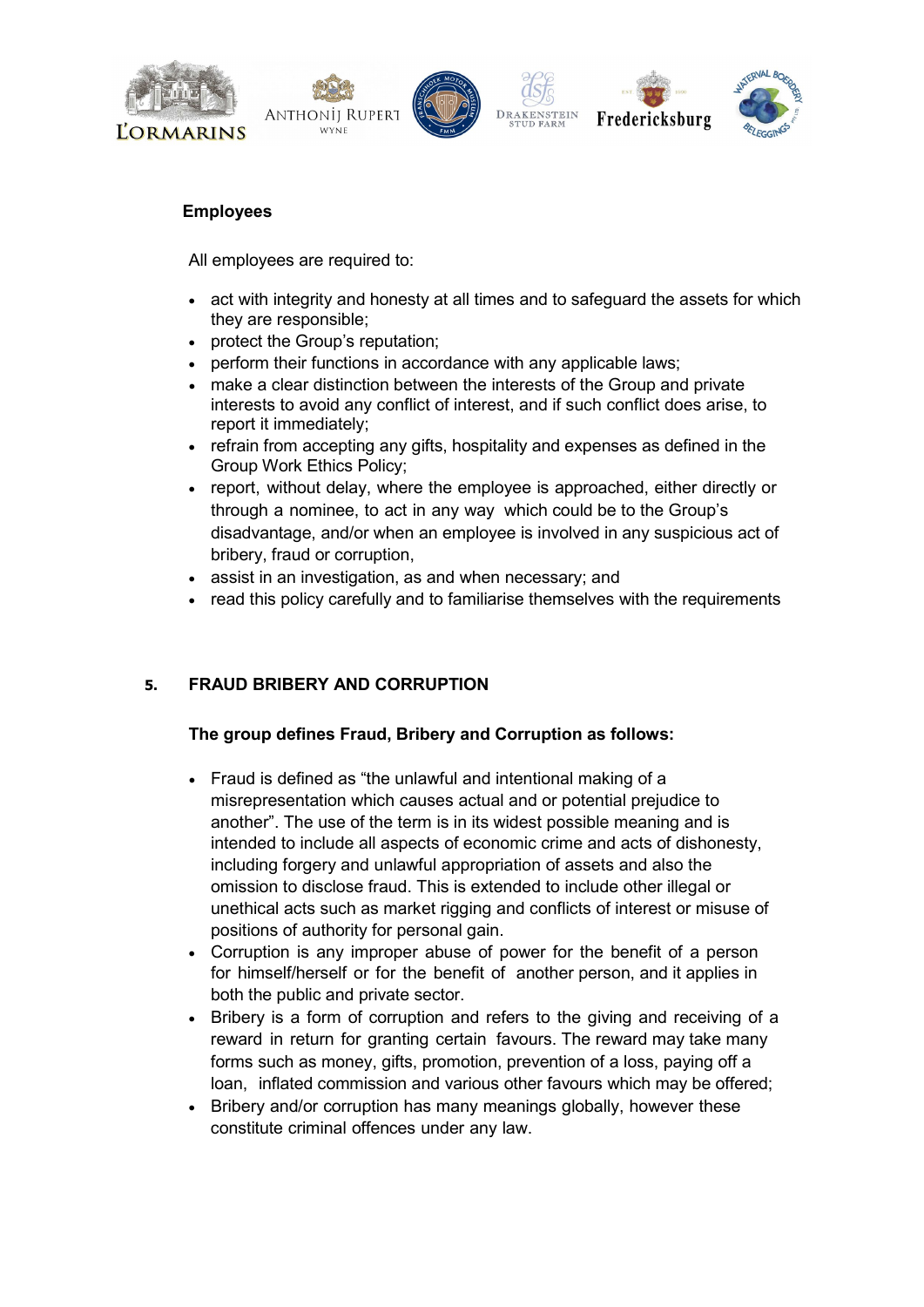

## **6. INCIDENT REPORTING, DISCLOSURES AND WHISTLEBLOWER PROTECTION**

The prevention, detection and reporting of bribery and corruption is the responsibility of all employees and affiliated third parties, who must ensure that they have read, understand and will comply with this Policy. The Group entrusts all persons involved in its business to take a proactive role in improving the Group's policy and practices. All employees within the Group have a duty to immediately report any instances or suspected instances of corruption or bribery or any unethical or illegal behavior anonymously and without fear of reprisal. All and any reports so received are investigated and acted on by the Group. Employees can report possible corrupt activity directly to Management or by using the anonymous independent fraud hotline managed by Deloitte Tip-Offs as set out in the table below.

| <b>Fraud Hotline:</b> | 0800 627 689                                      |  |
|-----------------------|---------------------------------------------------|--|
| Online:               | www.tip-offs.com                                  |  |
| E-mail:               | lormarins@tip-offs.com                            |  |
| What to report:       | Who was involved doing what?                      |  |
|                       | What has happened?                                |  |
|                       | How is it done and how often is it done?          |  |
|                       | Where is it done – exact location or place?       |  |
|                       | When was the incident observed - dates and times? |  |

All information that is reported is treated as strictly confidential and employees may disclose information without fear of retribution and/or victimisation. It is important to note that any employee in the employment of the Group, reporting suspected or known corruption in good faith, will be protected in so far as possible.

I

## **7. NON-ADHERENCE TO POLICY**

Any employee or relevant person who is involved in, or assists with committing a corrupt act and fails to comply with internal policies, procedures and any other regulatory requirements, whether knowingly, negligently or

recklessly, will be subject to disciplinary procedures. Involvement in corrupt acts is a dismissible offence under the applicable disciplinary codes.

The Group will also pursue civil proceedings and criminal prosecution against all parties involved in corrupt activities and report any corrupt activities to law enforcement authorities.